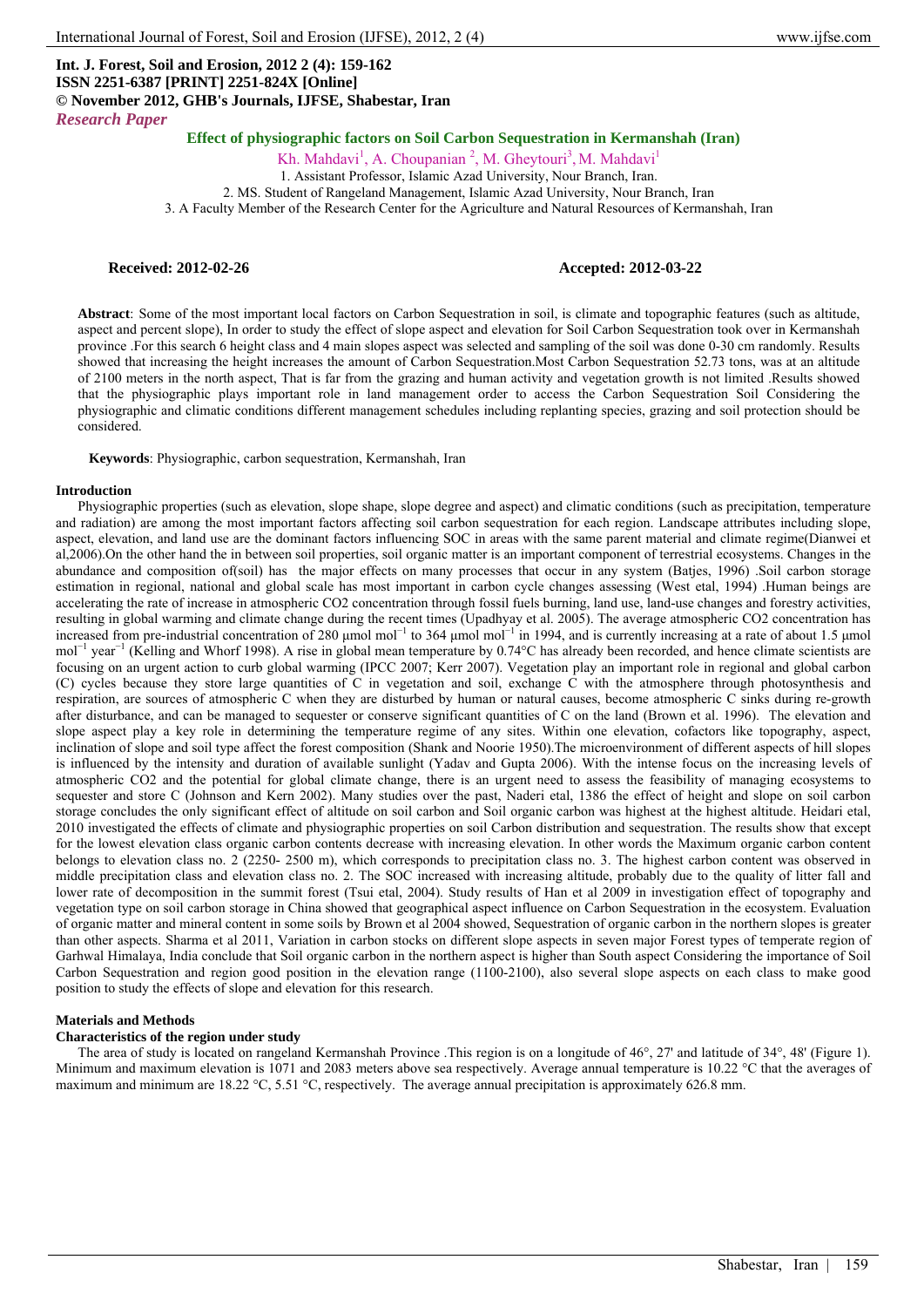

**Figure 1.** Schematic location of the studied area.

## **Research method**

Kermanshah province, an area of 3198 hectares of rangelands have been selected for this studyAccording to the position of region the fifth class 200 meters distance with respect to changes in dominant plant canopy cover (1100-2100 m) in 4 main aspects was chosen and overlay maps of elevation class and geography aspects was chosen equal region. Then the equal areas of soil samples were taken randomly from a depth of 0-30 cm. Gao et al (2007) argue that changes in soil organic carbon at depths greater than 30 cm is very small. The soil samples were dried in an oven at 105°C for 72 h and then weighed until two subsequent values were Constant (Brown,2004). The soil samples were sieved through a 2 mm sieve and then thoroughly mixed. Walkley and Black's rapid titration method (Walkley 1947) was used for organic C estimation, which is a widely used procedure (Brown 2004; Pearson et al. 2005) for organic C estimation because it is simple, rapid and has minimal equipment needs (Nelson and Sommers 1996). In order to calculate the percentage of the total carbon, bulk density was obtained by clod method (Macdicken, 1197.) Regarding the goal of study, the mineral layer thickness, carbon accumulation and bulk density of soil were specified as the variables. In order to determine the amount of the sequestrated carbon by the gram per meter square, the formula 1 was employed

**Formula 1.** (Brown, 2004) Cc =  $1000C$  (%) Bde,

 In this formula, **Cc** refers to the amount of the sequestrated carbon weight per meter square. **C** signifies the percentage of the accumulated carbon in the calculated depth of soil. **Bd** represents the bulk density of and **e** denotes the thickness of the soil depth by the centimeter. The gathered data were processed using Excel software 2003, and their analyses were performed on the SPSS Version 12. Variation analysis of one way was utilized to examine total compressions and Duncan Test was applied to compare the mean of carbon sequestration (Zar, 1196).

## **Result**

Results of analysis of variance Physiographic factors on Soil Carbon Sequestration shows that between different geographical directions on each class there is a significant difference at 5% level (Table 1) **Table 1.** Results of analysis of variance Physiographic factors on Soil Carbon Sequestration

| Elevation class | Changes source             | Sum of squares | df             | Mean square       | F     | sig      |
|-----------------|----------------------------|----------------|----------------|-------------------|-------|----------|
| 1100-1300       | Variance between<br>groups | 83.52          | $\mathfrak{Z}$ | 27.48             | 6.36  | $0.005*$ |
|                 | Variance within groups     | 70.03          | 16             | 4.37              |       |          |
|                 | Total                      | 153.55         | 19             | $\qquad \qquad -$ |       |          |
| 1300-1500       | Variance between<br>groups | 180.09         | 3              | 60.3              | 8.04  | $0.002*$ |
|                 | Variance within groups     | 119.35         | 16             | 7.46              |       |          |
|                 | Total                      | 299.45         | 19             |                   |       |          |
| 1500-1700       | Variance between<br>groups | 749.7          | 3              | 249.9             | 9.95  | $0.001*$ |
|                 | Variance within groups     | 401.73         | 16             | ه ۲               |       |          |
|                 | Total                      | 1151.43        | 19             |                   |       |          |
| 1700-1900       | Variance between<br>groups | 868.41         | 3              | 289.47            | 16.23 | $0.000*$ |
|                 | Variance within groups     | 285.36         | 16             | 17.83             |       |          |
|                 | Total                      | 1153.77        | 19             |                   |       |          |
| 1900-2100       | Variance between<br>groups | 746.86         | 3              | 248.95            | 10.62 | $0.00*$  |
|                 | Variance within groups     | 347.89         | 16             | 23.43             |       |          |
|                 | Total                      | 1121.75        | 19             |                   |       |          |

\*Different letters indicate significant differences in 5% level.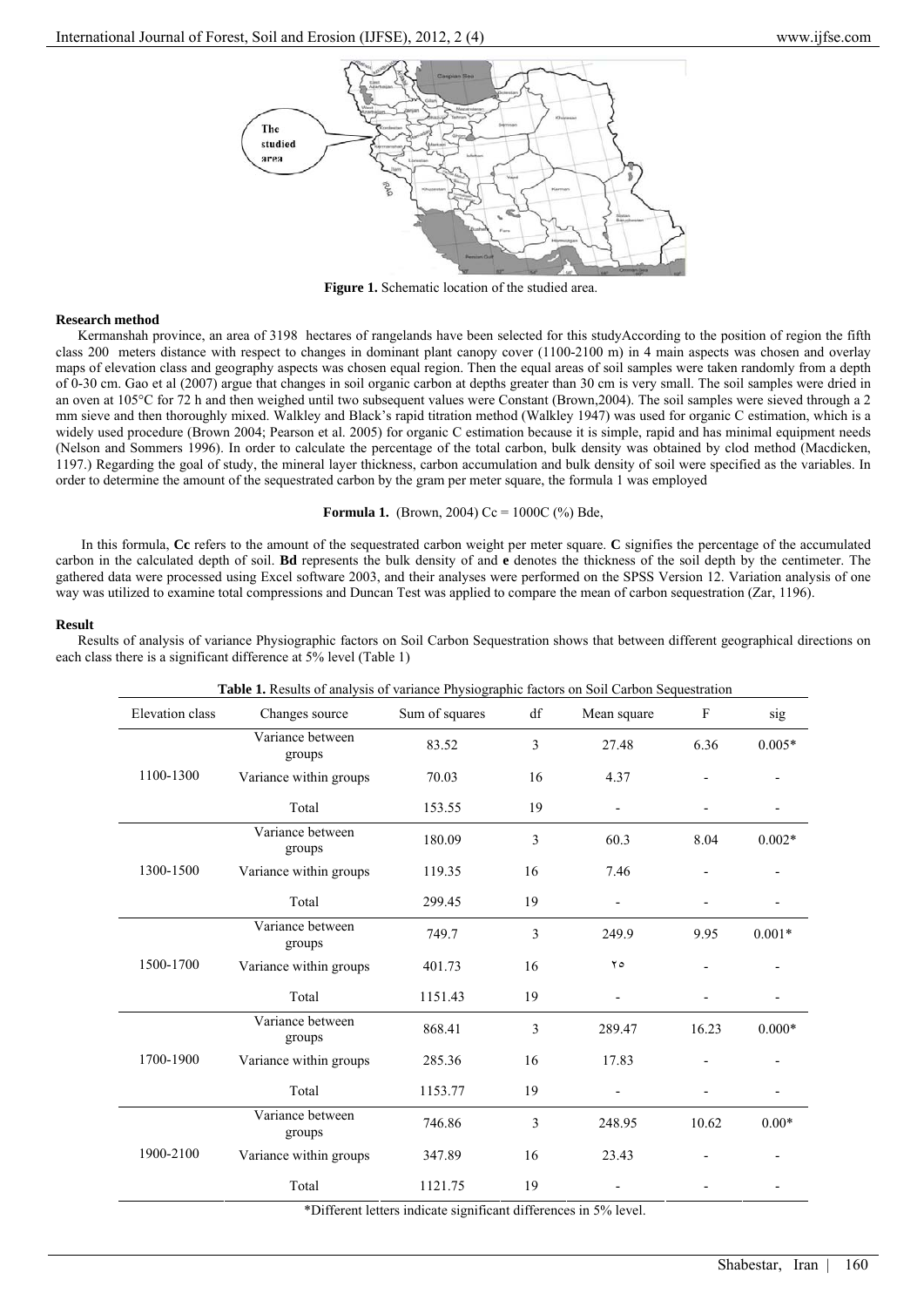Results of Soil Carbon Sequestration mean Comparison shows that in the first elevation the highest and lowest Carbon Sequestration is in the north and south aspect. There are no significant different among South, west and east aspect (Figure 2). In the second elevation class between South and West aspect there is no significant different and the lowest Sequestration in the same aspect and while most Sequestration is seen in North aspect (Figure 3). In third, fourth and fifth elevation classes was the most carbon sequestration in north aspect and no significant different among south, west and east aspects (Figure 4, 5,6).



**Figure 2.** Comparison of mean the first elevation class on soil Carbon Sequestration



50 sequestration(ton/ha)  $\Delta \Omega$ soil carbon  $30$ 20 10  $\Omega$  $\mathbb N$ S W E Geoghaphy aspect





**Figure 4.** Comparison of mean the third elevation class on soil Carbon Sequestration

**Figure 5**. Comparison of mean the fourth elevation class on soil Carbon Sequestration



**Figure 6.** Comparison of mean the fifth elevation class on soil Carbon Sequestration Different letters indicate significant differences in 5% level.

# **Conclusion and Discussion**

Elevation and aspect changes, would climate and environment change and this process with influence on the type and amount of chemical, physical and biological and plant composition type basically affects on deposition processes and characteristics of soil for example organic matter (Hutchins etal, 1976).Mean Comparison results show that the fourth and fifth elevation classes (1700-1900, 1900-2100) contains the highest amount of organic carbon. On the one hand due to increased plant biomass at high elevation and the change in temperature and precipitation at higher elevation increase the organic carbon accumulation in soil. At lower elevations due to low rainfall and severe grazing, soil and vegetation destroyed and soil organic carbon levels are low The Naderi et al 2006 and Heydari et al 2010 is consistent with the results. Also results show that the soil Carbon Sequestration is different in adverse aspects So that in all classes North and South, West has the most and lowest carbon Sequestration consequently. North aspect for having moisture and more favorable vegetation environmental conditions will be better growth and amount of Carbon Sequestration Soil also increased. North aspect to the relatively cooler and gets a little solar energy while the South West aspects are warmer and drier (higher energy) this leads to better growing conditions in the North than the South. Hence vegetation of south aspect has harder climate condition and prone various natural disturbances such as intense wind and firing leading to the loss of large amounts of plant biomass will be in this aspect. Besides the frequent occurrence of fires in these areas, particularly in West and South aspects due to the high flammability of inflammable because reduced soil moisture and high temperature environment lead to loss of soil and vegetation at the result of reduces the amount of soil carbon is consistent the results Sharma and Rikhari 1997 Banerjee and Chan 1981 .

Comparison of soil OC contents for different geographical aspects showed that the highest OC contents belong to the northern aspects in all elevation and precipitation class's .These results show that an overall conservation and management program must consider specific bio-ecophysical conditions of each site to be comprehensive. For a successful soil carbon sequestration program we should pay attention to all